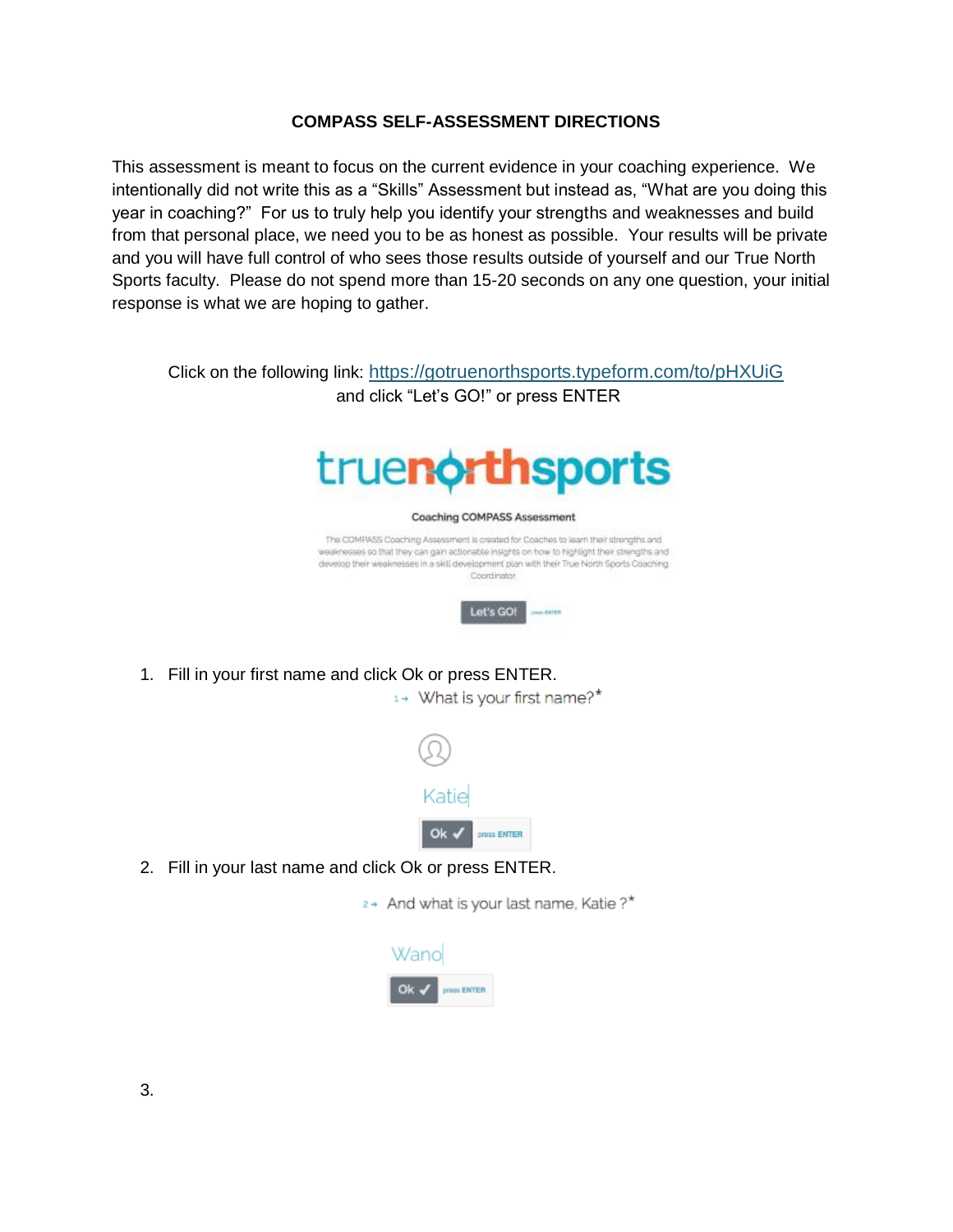3. Fill in today's date.

3+ What is today's date?\*



4. Check "Yes" for is this is a SELF Assessment?

4+ Is this a SELF assessment?\*

| oc                |  |
|-------------------|--|
| $\mathbb{N}$<br>n |  |

5. Please check the sport you coach.

What sport do you coach?\*



- 6. Please type in the name of the school where you coach.
	- 6+ At what school do you coach Volleyball ?\*

If you are not currently coaching at a school, please list the last institution that you coached at.